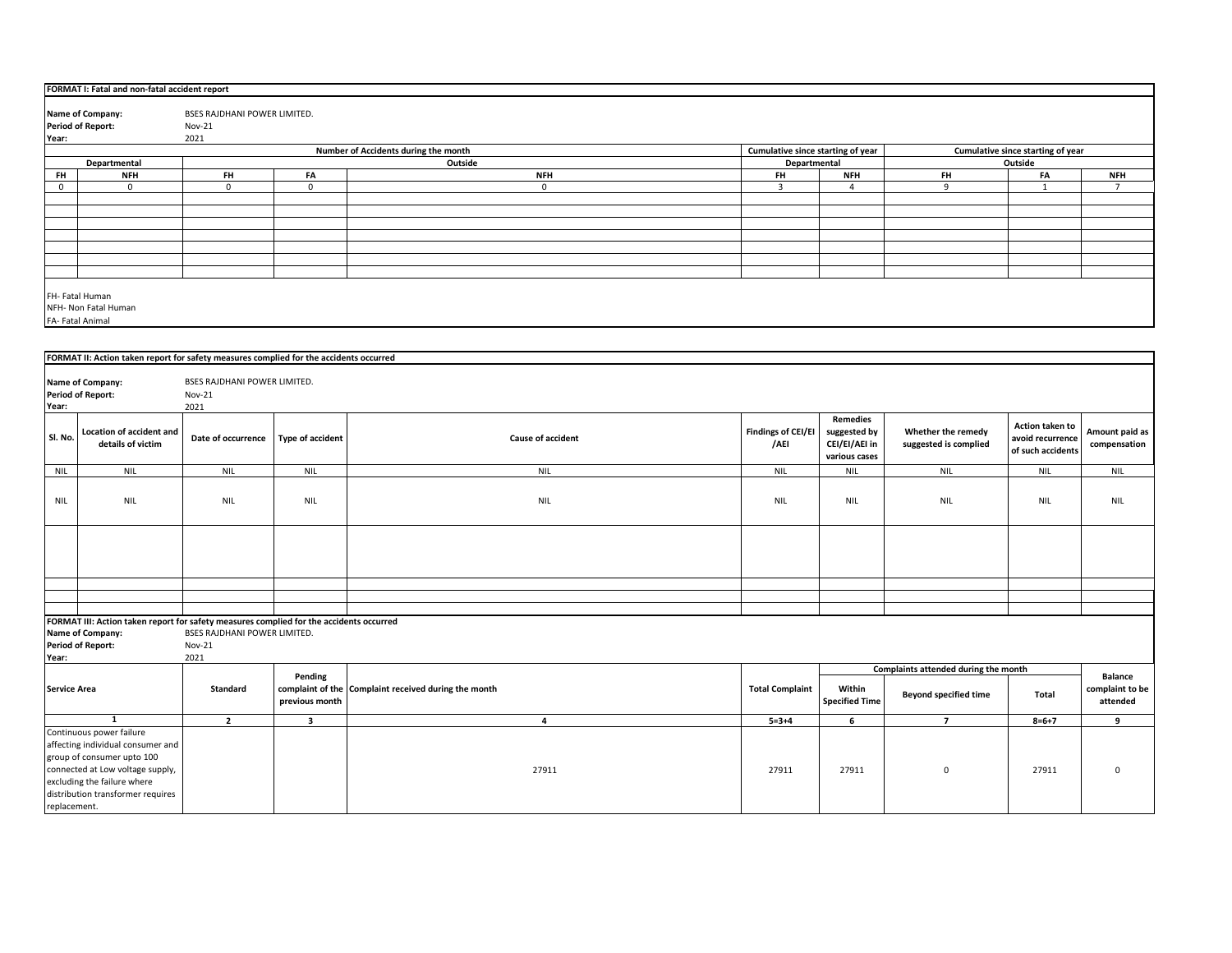| Continuous power failure<br>affecting more than 100<br>consumers connected at Low<br>voltage supply excluding the<br>failure where distribution<br>transformer requires<br>replacement. |                              | 560          | 560          | 560         | $\mathbf{0}$ | 560          | $\Omega$     |
|-----------------------------------------------------------------------------------------------------------------------------------------------------------------------------------------|------------------------------|--------------|--------------|-------------|--------------|--------------|--------------|
| Continuous power supply failure                                                                                                                                                         |                              | $\mathbf{0}$ | $\mathbf{0}$ | $\mathbf 0$ | $\Omega$     | $\mathbf{0}$ | $\mathbf{0}$ |
| Continuous power failure<br>affecting consumers connected<br>through High Voltage Distribution<br>System (HVDS) and not covered<br>under (i) & (ii)                                     |                              | 9213         | 9213         | 9213        | $\mathbf 0$  | 9213         | $\Omega$     |
| Continuous Schduled Power<br>Outage                                                                                                                                                     |                              | 552          | 552          | 552         | $\mathbf 0$  | 552          | $\mathbf 0$  |
| Replacement of Burnt Meter or<br>Stolen Meter                                                                                                                                           | 131                          | 1799         | 1930         | 1764        | 107          | 1871         | 59           |
| <b>FORMAT IV: Quality of Power Supply</b>                                                                                                                                               |                              |              |              |             |              |              |              |
|                                                                                                                                                                                         |                              |              |              |             |              |              |              |
| Name of Company:                                                                                                                                                                        | BSES RAJDHANI POWER LIMITED. |              |              |             |              |              |              |
| <b>Period of Report:</b>                                                                                                                                                                | Nov-21                       |              |              |             |              |              |              |
| Year:                                                                                                                                                                                   | 2021                         |              |              |             |              |              |              |

|                                  |          | Pending          |                                     |                        |                       | Complaints attended during the month |             | Balance         |
|----------------------------------|----------|------------------|-------------------------------------|------------------------|-----------------------|--------------------------------------|-------------|-----------------|
| <b>Service Area</b>              | Standard | complaint of the | Complaint received during the month | <b>Total Complaint</b> |                       |                                      |             | complaint to be |
|                                  |          | previous month   |                                     |                        | Within                |                                      |             | attended        |
|                                  |          |                  |                                     |                        | <b>Specified Time</b> | <b>Beyond specified time</b>         | Total       |                 |
|                                  |          |                  |                                     | $5 = 3 + 4$            |                       |                                      | $8 = 6 + 7$ | $9 = 5 - 8$     |
| <b>Local Problem</b>             | 4 hours  |                  | 165                                 | 165                    | 165                   |                                      | 165         |                 |
| Tap setting of transformer       |          |                  |                                     |                        |                       |                                      |             |                 |
| <b>Repair of Distribution</b>    |          |                  |                                     |                        |                       |                                      |             |                 |
| Line/transformer/ capacitor      |          |                  |                                     |                        |                       |                                      |             |                 |
| Installation and Up gradation of |          |                  |                                     |                        |                       |                                      |             |                 |
| <b>High Tension/ Low Tension</b> |          |                  |                                     |                        |                       |                                      |             |                 |

| <b>FORMAT V: Complaint about meters</b>                      |                                                              |                           |                                                      |                    |                                  |                                                                         |              |                                               |
|--------------------------------------------------------------|--------------------------------------------------------------|---------------------------|------------------------------------------------------|--------------------|----------------------------------|-------------------------------------------------------------------------|--------------|-----------------------------------------------|
| <b>Name of Company:</b><br><b>Period of Report:</b><br>Year: | <b>BSES RAJDHANI POWER LIMITED.</b><br><b>Nov-21</b><br>2021 |                           |                                                      |                    |                                  |                                                                         |              |                                               |
| <b>Service Area</b>                                          | Standard                                                     | Pending<br>previous month | complaint of the Complaint received during the month | Total<br>Complaint | With in<br><b>Specified Time</b> | Complaints attended during the month<br><b>Beyond Specified</b><br>Time | <b>Total</b> | <b>Balance</b><br>complaint to be<br>attended |
|                                                              |                                                              | 3                         |                                                      | $5 = 3 + 4$        | h                                |                                                                         | $8 = 6 + 7$  | $9 = 5 - 8$                                   |
| Complaint lodged for accuracy<br>test of meter-Fast          | Within fifteen days                                          | 1,797                     | 2,076                                                | 3873               | 1,653                            | 756                                                                     | 2409         | 1464                                          |
| <b>Complaint lodged for accuracy</b>                         | Within fifteen days                                          | $\mathbf{0}$              |                                                      | $\Omega$           | $\Omega$                         | $\Omega$                                                                | $\Omega$     | $\Omega$                                      |
| Complaint lodged for defective /                             | Within fifteen days                                          | 344                       | 1,324                                                | 1668               | 904                              | 368                                                                     | 1272         | 396                                           |
| Complaint lodged for burnt meter                             | Restoration of supply<br>with 3hrs and meter                 | 496                       | 2,098                                                | 2594               | 1,564                            | 698                                                                     | 2262         | 332                                           |
| <b>Complaint lodged for stolen</b><br>meter                  | to be replaced within<br>3days.                              | 8                         | 77                                                   | 85                 | 51                               | 28                                                                      | 79           | 6                                             |

**FORMAT VI: New Connections / Additional Load, where power suppply can be provided from existing network**

Nov-21 **Year:** 2021 **Name of Company:** BSES RAJDHANI POWER LIMITED. **Period of Report:**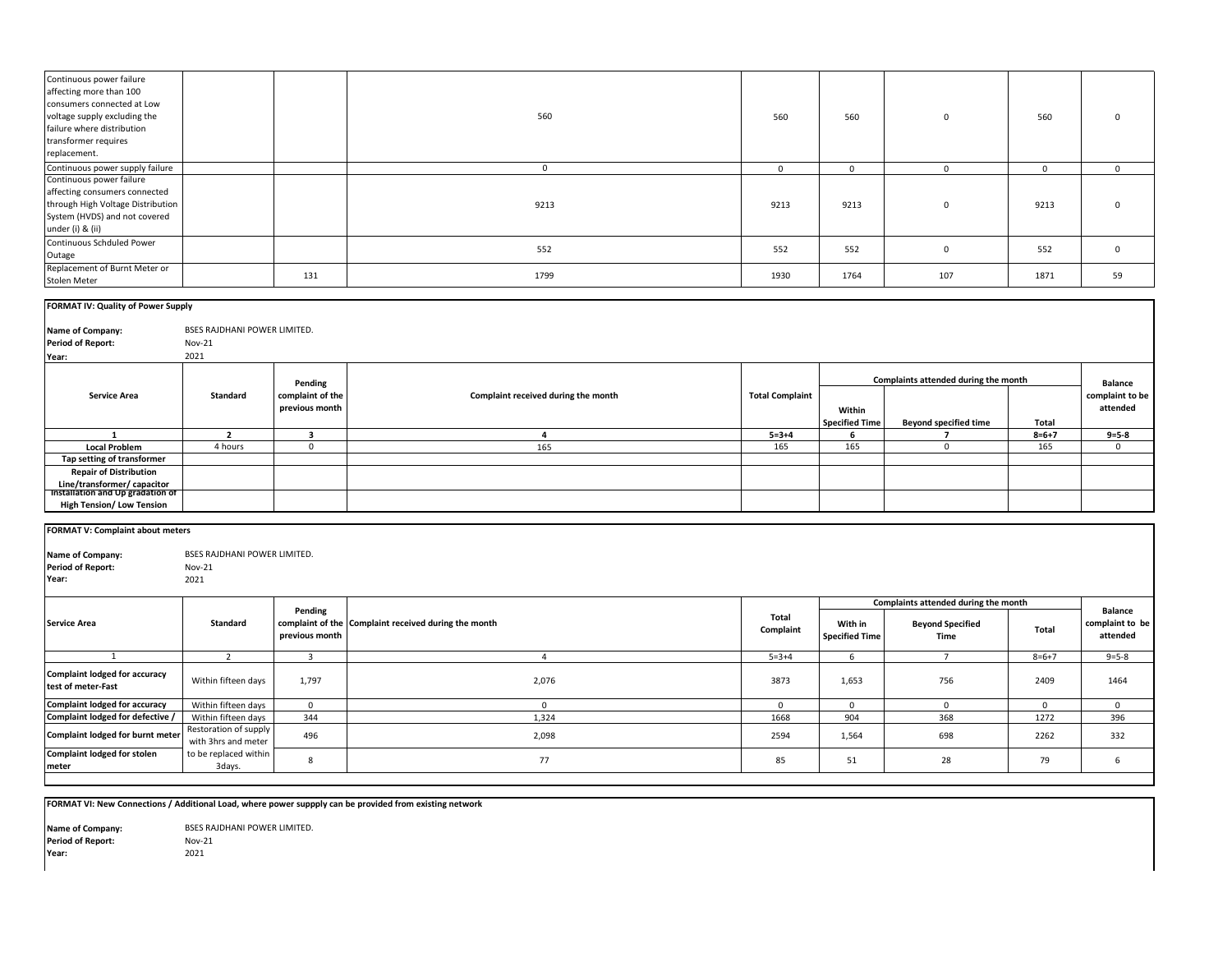|                                                                          |          | Pending        |                                                      |                    |                              | Complaints attended during the month |             | Balance                     |
|--------------------------------------------------------------------------|----------|----------------|------------------------------------------------------|--------------------|------------------------------|--------------------------------------|-------------|-----------------------------|
| <b>Service Area</b>                                                      | Standard | previous month | complaint of the Complaint received during the month | Total<br>Complaint | With in<br>Specified<br>Time | <b>Beyond Specified</b><br>Time      | Total       | complaint to be<br>attended |
|                                                                          |          |                |                                                      | $5 = 3 + 4$        | 6                            |                                      | $8 = 6 + 7$ | $9 = 5 - 8$                 |
| New Connection where no RoW<br>or road Cutting permission is<br>required | 7 days   | 6,794          | 17,728                                               | 24522              | 14,556                       | 3,458                                | 18014       | 6508                        |
| New Connection where RoW or<br>road Cutting permission is<br>required    | 15 days  |                | $^{\circ}$                                           | 0                  | 0                            |                                      | $\mathbf 0$ |                             |
| New Connection where no RoW<br>or road Cutting permission is<br>required | 7 days   | 146            | 247                                                  | 393                | 216                          | 37                                   | 253         | 140                         |
| New Connection where RoW or<br>road Cutting permission is<br>required    | 15 days  |                | $\mathbf 0$                                          | $\mathbf 0$        | 0                            |                                      | $\mathbf 0$ |                             |

|                                                                                                                                                                                          |                                            |                         | FORMAT VII: Applications for New Connections / Additional Load, where power supply requires extension of distribution system. |                    |                              |                                      |              |                             |
|------------------------------------------------------------------------------------------------------------------------------------------------------------------------------------------|--------------------------------------------|-------------------------|-------------------------------------------------------------------------------------------------------------------------------|--------------------|------------------------------|--------------------------------------|--------------|-----------------------------|
| Name of Company:                                                                                                                                                                         | BSES RAJDHANI POWER LIMITED.               |                         |                                                                                                                               |                    |                              |                                      |              |                             |
| <b>Period of Report:</b>                                                                                                                                                                 | <b>Nov-21</b>                              |                         |                                                                                                                               |                    |                              |                                      |              |                             |
| Year:                                                                                                                                                                                    | 2021                                       |                         |                                                                                                                               |                    |                              |                                      |              |                             |
|                                                                                                                                                                                          |                                            |                         |                                                                                                                               |                    |                              |                                      |              |                             |
|                                                                                                                                                                                          |                                            | Pending                 |                                                                                                                               |                    |                              | Complaints attended during the month |              | <b>Balance</b>              |
| <b>Service Area</b>                                                                                                                                                                      | Standard                                   | previous month          | complaint of the Complaint received during the month                                                                          | Total<br>Complaint | With in<br>Specified<br>Time | <b>Beyond Specified</b><br>Time      | Total        | complaint to be<br>attended |
| $\mathbf{1}$                                                                                                                                                                             | $\overline{2}$                             | $\overline{\mathbf{3}}$ | 4                                                                                                                             | $5 = 3 + 4$        | 6                            | $\overline{7}$                       | $8 = 6 + 7$  | $9 = 5 - 8$                 |
| 1. Electrified Areas (where<br>extension of line upto five poles<br>is required)                                                                                                         | 15 days from receipt<br>of payment         |                         |                                                                                                                               |                    |                              |                                      |              |                             |
| 2. Electrified areas (where<br>extension of lines or<br>augmentation of Distribution<br>Transformer capacity where peak<br>load of transformer has reached<br>90% of its rated capacity. | Within 2 months from<br>receipt of payment |                         |                                                                                                                               |                    |                              |                                      |              |                             |
| 3. Electrified areas (where new<br>distribtion transformer is<br>required)                                                                                                               | Within 4 months from<br>receipt of payment |                         |                                                                                                                               |                    |                              |                                      |              |                             |
| 4. Electrified Areas (where<br>existing 11 KV network needs to<br>be augmented)                                                                                                          | 15 days                                    |                         |                                                                                                                               |                    |                              |                                      |              |                             |
| 5. Electrified Areas (where<br>existing 66/33 kV substation<br>needs to be augmented)                                                                                                    | 15 days                                    |                         |                                                                                                                               |                    |                              |                                      |              |                             |
| <b>New Connections</b>                                                                                                                                                                   |                                            | $\mathbf 0$             | $\mathbf{0}$                                                                                                                  | $\mathbf 0$        | $\mathsf 0$                  | $\mathbf{0}$                         | $\mathbf{0}$ | 0                           |
| <b>Additional Load</b>                                                                                                                                                                   |                                            | $\mathbf 0$             | $\mathbf{0}$                                                                                                                  | $\Omega$           | $\mathbf{0}$                 | $\mathbf{0}$                         | $\Omega$     | $\mathbf{0}$                |
|                                                                                                                                                                                          |                                            |                         |                                                                                                                               |                    |                              |                                      |              |                             |

**FORMAT VIII: Connection in un-electrified areas**

Nov-21 **Year:** 2021 **Period of Report: Name of Company:** BSES RAJDHANI POWER LIMITED.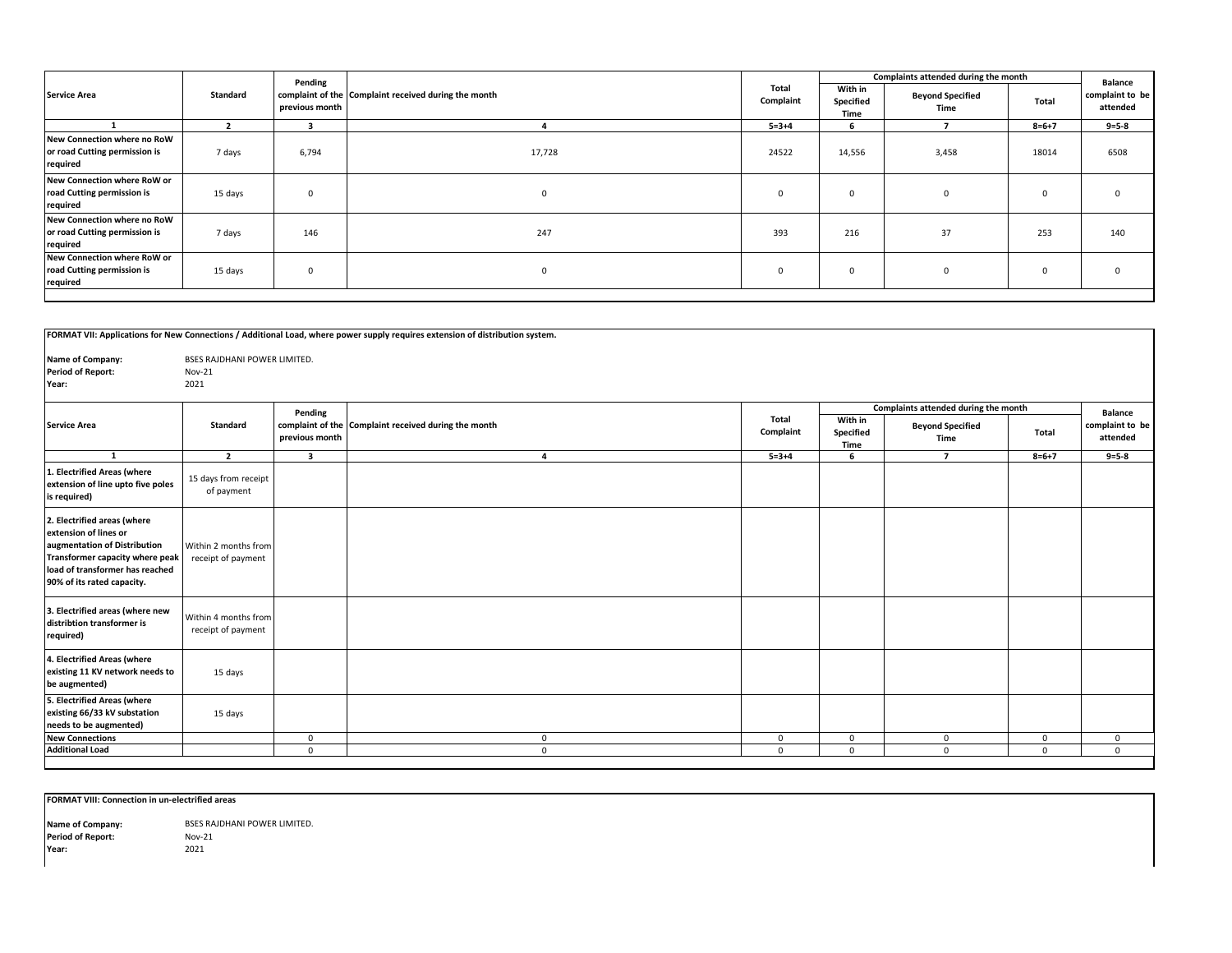|                                                                                                                               |                                                   | Pending        |                                                      |                    |                              | Complaints attended during the month |             | <b>Balance</b>              |
|-------------------------------------------------------------------------------------------------------------------------------|---------------------------------------------------|----------------|------------------------------------------------------|--------------------|------------------------------|--------------------------------------|-------------|-----------------------------|
| <b>Service Area</b>                                                                                                           | Standard                                          | previous month | complaint of the Complaint received during the month | Total<br>Complaint | With in<br>Specified<br>Time | <b>Beyond Specified</b><br>Time      | Total       | complaint to be<br>attended |
|                                                                                                                               |                                                   |                |                                                      | $5 = 3 + 4$        |                              |                                      | $8 = 6 + 7$ | $9 = 5 - 8$                 |
| <b>Un-Electrified Areas</b><br>(Where connection from nearby<br>existing network is possible)                                 | Within 4 months from<br>Commission's<br>approval  |                |                                                      | $\Omega$           |                              |                                      |             |                             |
| Un-Electrified Areas/ Green Field<br>Projects (Where new network is<br>to be laid or grid station needs to<br>be established) | Within 12 months<br>from Commission's<br>approval | $\Omega$       |                                                      |                    |                              |                                      |             |                             |

| FORMAT IX: Transfer of Consumer's connection and conversion of services.            |                               |                         |                                                      |              |             |                                      |             |                             |
|-------------------------------------------------------------------------------------|-------------------------------|-------------------------|------------------------------------------------------|--------------|-------------|--------------------------------------|-------------|-----------------------------|
| Name of Company:                                                                    | BSES RAJDHANI POWER LIMITED.  |                         |                                                      |              |             |                                      |             |                             |
| <b>Period of Report:</b>                                                            | Nov-21                        |                         |                                                      |              |             |                                      |             |                             |
| Year:                                                                               | 2021                          |                         |                                                      |              |             |                                      |             |                             |
|                                                                                     |                               |                         |                                                      |              |             |                                      |             |                             |
|                                                                                     |                               | Pending                 |                                                      |              |             | Complaints attended during the month |             | <b>Balance</b>              |
| <b>Service Area</b>                                                                 | <b>Standard</b>               |                         | complaint of the Complaint received during the month | Total        | With in     | <b>Beyond Specified</b>              |             | complaint to be             |
|                                                                                     |                               | previous month          |                                                      | Complaint    | Specified   | Time                                 | Total       | attended                    |
|                                                                                     |                               |                         |                                                      |              | Time        |                                      |             |                             |
| $\mathbf{1}$                                                                        | $\overline{2}$                | $\overline{\mathbf{3}}$ | $\overline{\mathbf{4}}$                              | $5 = 3 + 4$  | 6           | $\overline{7}$                       | $8 = 6 + 7$ | $9 = 5 - 8$                 |
|                                                                                     | Within two billing            |                         |                                                      |              |             |                                      |             |                             |
|                                                                                     | cycles of                     |                         |                                                      |              |             |                                      |             |                             |
| <b>Transfer of Name</b>                                                             | acceptance of                 | 135                     | 3,211                                                | 3,346        | 3,181       | 41                                   | 3,222       | 124                         |
|                                                                                     | application or clearing       |                         |                                                      |              |             |                                      |             |                             |
|                                                                                     | of dues whichever is<br>later |                         |                                                      |              |             |                                      |             |                             |
|                                                                                     | Within ten days of            |                         |                                                      |              |             |                                      |             |                             |
|                                                                                     | acceptance                    |                         |                                                      |              |             |                                      |             |                             |
| <b>Load Reduction</b>                                                               | of application, shall         | 102                     | 824                                                  | 926          | 776         | 25                                   | 801         | 125                         |
|                                                                                     | be effective from             |                         |                                                      |              |             |                                      |             |                             |
|                                                                                     | next billing cycle            |                         |                                                      |              |             |                                      |             |                             |
|                                                                                     | As per Regulation 17          |                         |                                                      |              |             |                                      |             |                             |
| <b>Change of Category</b>                                                           |                               | 321                     | 444                                                  | 765          | 383         | 44                                   | 427         | 338                         |
| Incase connection is denied after                                                   |                               |                         |                                                      |              |             |                                      |             |                             |
| receipt of payment against                                                          |                               | 258                     | 933                                                  | 1,191        | 485         | 706                                  | 1,191       | $\mathsf 0$                 |
| demand note                                                                         |                               |                         |                                                      |              |             |                                      |             |                             |
| Connection energized through                                                        | As per Regulation 11          | $\mathbf 0$             | $\mathsf 0$                                          | $\mathbf 0$  | $\mathbf 0$ | $\mathbf 0$                          | $\mathsf 0$ | 0                           |
| Loop                                                                                |                               |                         |                                                      |              |             |                                      |             |                             |
| If notice towards downward if                                                       | 31st May of Financial         | $\mathbf 0$             | $\mathbf 0$                                          | $\mathbf 0$  | $\mathsf 0$ | $\mathbf 0$                          | $\mathbf 0$ | $\mathsf 0$                 |
| any is not sent                                                                     | year                          |                         |                                                      |              |             |                                      |             |                             |
|                                                                                     |                               |                         |                                                      |              |             |                                      |             |                             |
| FORMAT X: Complaints about consumer's bills, disconnection, reconnection of supply. |                               |                         |                                                      |              |             |                                      |             |                             |
|                                                                                     |                               |                         |                                                      |              |             |                                      |             |                             |
| Name of Company:                                                                    | BSES RAJDHANI POWER LIMITED.  |                         |                                                      |              |             |                                      |             |                             |
| <b>Period of Report:</b>                                                            | Nov-21                        |                         |                                                      |              |             |                                      |             |                             |
| Year:                                                                               | 2021                          |                         |                                                      |              |             |                                      |             |                             |
|                                                                                     |                               |                         |                                                      |              |             |                                      |             |                             |
|                                                                                     |                               |                         |                                                      |              |             | Complaints attended during the month |             |                             |
|                                                                                     |                               | Pending                 |                                                      | <b>Total</b> | With in     |                                      |             | <b>Balance</b>              |
| <b>Service Area</b>                                                                 | <b>Standard</b>               | previous month          | complaint of the Complaint received during the month | Complaint    | Specified   | <b>Beyond Specified</b>              | Total       | complaint to be<br>attended |
|                                                                                     |                               |                         |                                                      |              | Time        | Time                                 |             |                             |
| $\mathbf{1}$                                                                        | $\overline{2}$                | $\overline{\mathbf{3}}$ | $\overline{a}$                                       | $5 = 3 + 4$  | 6           | $\overline{7}$                       | $8 = 6 + 7$ | $9 = 5 - 8$                 |
| <b>Complaints on billing</b>                                                        | Only one bill                 | 756                     | 337                                                  | 1,093        | 290         | 89                                   | 379         | 714                         |
|                                                                                     | in a Financial Year           |                         |                                                      |              |             |                                      |             |                             |
| Final bill for vacation of premises 5 days                                          |                               | 34                      | 92                                                   | 126          | 89          | 12                                   | 101         | 25                          |
| Non payment of dues by the                                                          | 15 days                       | 18                      | 73                                                   | 91           | 69          | $\overline{3}$                       | 72          | 19                          |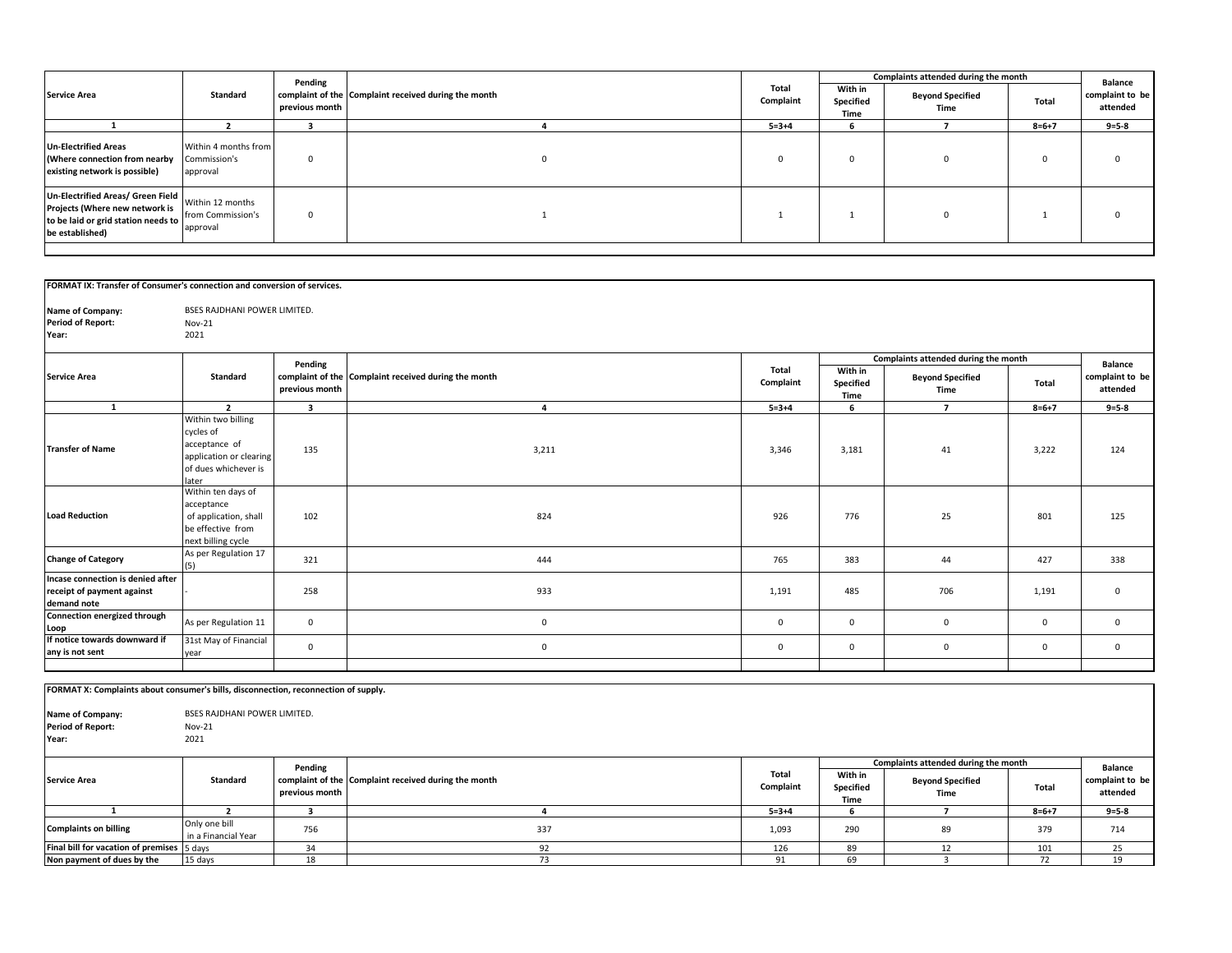| <b>Request for reconnection</b>                        | 24hrs<br>114                                                                | 759                                       | 873   | 562   | 175                                        | 737                            | 136              |
|--------------------------------------------------------|-----------------------------------------------------------------------------|-------------------------------------------|-------|-------|--------------------------------------------|--------------------------------|------------------|
| Consumer wanting disconnection 5 days                  | 970                                                                         | 4,536                                     | 5,506 | 3,305 | 1,440                                      | 4,745                          | 761              |
|                                                        |                                                                             |                                           |       |       |                                            |                                |                  |
|                                                        |                                                                             |                                           |       |       |                                            |                                |                  |
| <b>FORMAT XI: Failure of Distribution Transformer</b>  |                                                                             |                                           |       |       |                                            |                                |                  |
|                                                        |                                                                             |                                           |       |       |                                            |                                |                  |
| <b>Name of Company:</b>                                | BSES RAJDHANI POWER LIMITED.                                                |                                           |       |       |                                            |                                |                  |
| <b>Period of Report:</b>                               | <b>Nov-21</b>                                                               |                                           |       |       |                                            |                                |                  |
| Year:                                                  | 2021                                                                        |                                           |       |       |                                            |                                |                  |
|                                                        |                                                                             |                                           |       |       |                                            |                                |                  |
| No. of Distribution transformers                       | No. of Distribution transformers added                                      |                                           |       |       |                                            | % Failure rate of distribution |                  |
| at the beginning of the month                          | during the month                                                            | Total number of distribution transformers |       |       | Number of Distribution transformers failed |                                | transformers     |
|                                                        |                                                                             |                                           |       |       |                                            |                                |                  |
| $\mathbf{1}$                                           | $\overline{2}$                                                              | $3 = 1 + 2$                               |       |       | $\overline{a}$                             |                                | $5=(4)*100/(3)%$ |
| 7784                                                   | 28                                                                          | 7812                                      |       |       | $\mathbf 0$                                | 0.00%                          |                  |
|                                                        |                                                                             |                                           |       |       |                                            |                                |                  |
|                                                        |                                                                             |                                           |       |       |                                            |                                |                  |
|                                                        |                                                                             |                                           |       |       |                                            |                                |                  |
| Only 3 phase transformers considered>=400 kVA<br>Note: |                                                                             |                                           |       |       |                                            |                                |                  |
|                                                        | Only New transformers added in the system is considered against point no. 2 |                                           |       |       |                                            |                                |                  |
| Only O&M failure considered                            |                                                                             |                                           |       |       |                                            |                                |                  |
|                                                        |                                                                             |                                           |       |       |                                            |                                |                  |
|                                                        |                                                                             |                                           |       |       |                                            |                                |                  |
| <b>FORMAT XII: Failure of Power Transformer</b>        |                                                                             |                                           |       |       |                                            |                                |                  |
|                                                        |                                                                             |                                           |       |       |                                            |                                |                  |
| Name of Company:                                       | BSES RAJDHANI POWER LIMITED.                                                |                                           |       |       |                                            |                                |                  |
| <b>Period of Report:</b>                               | <b>Nov-21</b>                                                               |                                           |       |       |                                            |                                |                  |
| Year:                                                  | 2021                                                                        |                                           |       |       |                                            |                                |                  |
|                                                        |                                                                             |                                           |       |       |                                            |                                |                  |
|                                                        | No. of power transformers at the No. of power transformers added during     |                                           |       |       |                                            | % Failure rate of power        |                  |
| beginning of the month                                 | the month                                                                   | Total number of power transformers        |       |       | Number of power transformers failed        | transformers                   |                  |
|                                                        |                                                                             |                                           |       |       |                                            |                                |                  |
|                                                        | $\overline{2}$                                                              | $3 = 1 + 2$                               |       |       | $\Delta$                                   |                                | $5=(4)*100/(3)%$ |
| 265                                                    | 2                                                                           | 267                                       |       |       | $\mathbf{0}$                               | 0.0%                           |                  |

|         | FORMAT XIII: Summary of Overall Standards of Performance.                                                                                                                                                     |                                               |                                     |                                 |                                |                                                |
|---------|---------------------------------------------------------------------------------------------------------------------------------------------------------------------------------------------------------------|-----------------------------------------------|-------------------------------------|---------------------------------|--------------------------------|------------------------------------------------|
| Year:   | BSES RAJDHANI POWER LIMITED.<br>Name of Company:<br><b>Period of Report:</b><br><b>Nov-21</b><br>2021                                                                                                         |                                               |                                     |                                 |                                |                                                |
| SI. No. | Service area                                                                                                                                                                                                  | Overall<br><b>Standards of</b><br>Performance | Total Cases Received / Reported (A) |                                 | <b>Complaints Attended (B)</b> | <b>Standard of Performance Achieved</b><br>(C) |
|         |                                                                                                                                                                                                               |                                               |                                     | Within<br><b>Specified Time</b> | <b>Beyond specified time</b>   |                                                |
|         |                                                                                                                                                                                                               |                                               | 1. Power Supply Failure             |                                 |                                |                                                |
| (i)     | Continuous power failure affecting individual<br>consumer and group of consumer upto 100<br>connected at Low voltage supply, excluding the<br>failure where distribution transformer requires<br>replacement. |                                               | 27911                               | 27911                           | $\Omega$                       | 100.0%                                         |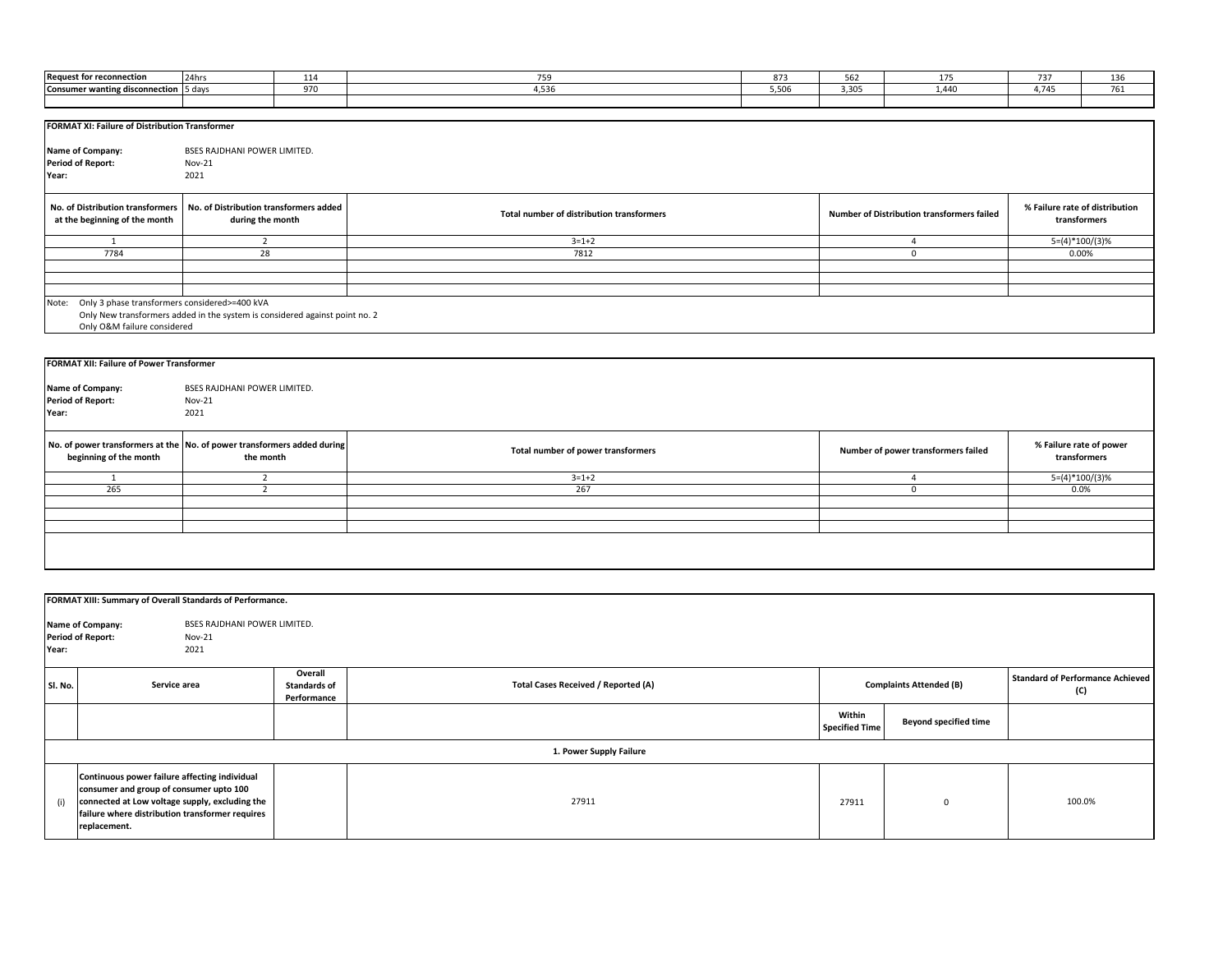| (ii)                    | Continuous power failure affecting more than<br>100 consumers connected at Low voltage supply<br>excluding the failure where distribution<br>transformer requires replacement. |                                  | 560                                                                                                                   |                 | 560               | $\mathbf 0$                                         |                                               | 100.0%                                     |
|-------------------------|--------------------------------------------------------------------------------------------------------------------------------------------------------------------------------|----------------------------------|-----------------------------------------------------------------------------------------------------------------------|-----------------|-------------------|-----------------------------------------------------|-----------------------------------------------|--------------------------------------------|
| (iii)                   | Continuous power supply failure requiring<br>replacement of distribution transformer.                                                                                          |                                  | $\mathbf 0$                                                                                                           |                 | $\mathsf 0$       | $\pmb{0}$                                           |                                               | 100%                                       |
| (iv)                    | Continuous power failure affecting consumers<br>connected through High Voltage Distribution<br>System (HVDS) and not covered under (i) & (ii)<br>above                         |                                  | 9213                                                                                                                  |                 | 9213              | $\mathbf 0$                                         |                                               | 100.0%                                     |
| (v)                     | Continuous scheduled power outages                                                                                                                                             |                                  | 552                                                                                                                   |                 | 552               | $\mathbf 0$                                         | 100.0%                                        |                                            |
| (vi)                    | <b>Replacement of burnt meter</b>                                                                                                                                              |                                  | 1930                                                                                                                  |                 | 1764              | 107                                                 |                                               | 94.28%                                     |
|                         |                                                                                                                                                                                |                                  | <b>Period of Scheduled Outage</b>                                                                                     |                 |                   |                                                     |                                               |                                            |
| $\overline{2}$          | Maximum duration in a single stretch                                                                                                                                           |                                  | 4H:08M                                                                                                                |                 |                   |                                                     |                                               |                                            |
|                         | Restoration of supply by 6:00 PM                                                                                                                                               |                                  | ALL                                                                                                                   |                 |                   |                                                     |                                               |                                            |
| $\overline{\mathbf{3}}$ | Faults in street light maintained by the licensee                                                                                                                              |                                  | 1078                                                                                                                  |                 | 1077              | $\mathbf{1}$                                        |                                               | 99.91%                                     |
|                         | <b>SAIFI</b>                                                                                                                                                                   |                                  | <b>Reliability Indices</b><br>0.130                                                                                   |                 |                   |                                                     |                                               |                                            |
| $\overline{4}$          | <b>SAIDI</b>                                                                                                                                                                   |                                  | 0.090                                                                                                                 |                 |                   |                                                     |                                               |                                            |
|                         | <b>CAIDI</b>                                                                                                                                                                   |                                  | 0.692                                                                                                                 |                 |                   |                                                     |                                               |                                            |
| 5 <sub>5</sub>          | <b>Frequency variation</b>                                                                                                                                                     |                                  |                                                                                                                       |                 |                   |                                                     |                                               |                                            |
| 6                       | Voltage imbalance                                                                                                                                                              |                                  |                                                                                                                       |                 |                   |                                                     |                                               |                                            |
| $7^{\circ}$             | Percentage billing mistakes                                                                                                                                                    |                                  |                                                                                                                       |                 |                   |                                                     |                                               |                                            |
|                         |                                                                                                                                                                                |                                  |                                                                                                                       |                 |                   |                                                     |                                               |                                            |
|                         | New method used for reliabilty index calculation*                                                                                                                              |                                  |                                                                                                                       |                 |                   |                                                     |                                               |                                            |
|                         |                                                                                                                                                                                |                                  |                                                                                                                       |                 |                   |                                                     |                                               |                                            |
|                         |                                                                                                                                                                                |                                  |                                                                                                                       |                 |                   |                                                     |                                               |                                            |
|                         | <b>FORMAT XIV: Compensation Details</b>                                                                                                                                        |                                  |                                                                                                                       |                 |                   |                                                     |                                               |                                            |
|                         | <b>BSES RAJDHANI POWER LIMITED.</b>                                                                                                                                            |                                  |                                                                                                                       |                 |                   |                                                     |                                               |                                            |
|                         | Name of Company:<br><b>Period of Report:</b><br><b>Nov-21</b>                                                                                                                  |                                  |                                                                                                                       |                 |                   |                                                     |                                               |                                            |
| Year:                   | 2021                                                                                                                                                                           |                                  |                                                                                                                       |                 |                   |                                                     |                                               |                                            |
|                         |                                                                                                                                                                                |                                  |                                                                                                                       |                 |                   |                                                     |                                               |                                            |
| SI. No.                 | Event                                                                                                                                                                          |                                  | Compensation specified for violation of standard                                                                      | Claimed         |                   |                                                     | Payable/Paid                                  |                                            |
|                         |                                                                                                                                                                                |                                  |                                                                                                                       | No. of<br>Cases | Amount<br>Claimed | No. of cases<br>in which compensation is<br>payable | Amount of<br>compensation<br>payable in (Rs.) | Amount of<br>compensation<br>paid in (Rs.) |
|                         | Electricity                                                                                                                                                                    |                                  |                                                                                                                       |                 |                   |                                                     |                                               |                                            |
| 1                       | connections                                                                                                                                                                    |                                  |                                                                                                                       |                 |                   |                                                     |                                               |                                            |
|                         |                                                                                                                                                                                |                                  |                                                                                                                       |                 |                   |                                                     |                                               |                                            |
| (i)                     |                                                                                                                                                                                |                                  | 1.5% of the demand charges deposited by consumer for each day of default.                                             |                 |                   |                                                     |                                               |                                            |
|                         |                                                                                                                                                                                |                                  |                                                                                                                       |                 |                   |                                                     |                                               |                                            |
|                         | <b>Electrified Areas</b>                                                                                                                                                       |                                  | 1.5% of the demand charges deposited by consumer for each day of default                                              |                 |                   |                                                     |                                               |                                            |
| (iii)                   | (ii) Augmentation<br><b>Un-electrified</b>                                                                                                                                     |                                  | 1% of the amount deposited by developer/applicants per day of default.                                                |                 |                   |                                                     |                                               |                                            |
| (iv)                    | <b>Connection denied</b>                                                                                                                                                       |                                  | 1.5% of the demand charges deposited by consumer for each day of default subject to maximum of the amount paid as per |                 |                   |                                                     |                                               |                                            |
| (v)                     | <b>Connection energized</b>                                                                                                                                                    |                                  | Rs. 500 per kW of sanctioned/ contract demand                                                                         |                 |                   |                                                     |                                               |                                            |
| $\overline{2}$          | <b>Transfer of Name</b>                                                                                                                                                        | Rs. 100 for each day of default. |                                                                                                                       |                 |                   |                                                     |                                               |                                            |
| $\overline{\mathbf{3}}$ | <b>Load Reduction</b>                                                                                                                                                          | Rs. 100 for each day of default  |                                                                                                                       |                 |                   |                                                     |                                               |                                            |
| $\overline{a}$          | Notice for downward                                                                                                                                                            | Rs. 500 for each case            |                                                                                                                       |                 |                   |                                                     |                                               |                                            |
| 5                       | Change of category                                                                                                                                                             | Rs. 100 for each day of default  |                                                                                                                       |                 |                   |                                                     |                                               |                                            |
| 6                       | <b>Complaints in billing</b>                                                                                                                                                   | 10% of excess amount billed      |                                                                                                                       |                 |                   |                                                     |                                               |                                            |
| $\overline{7}$          | <b>Replacement of</b>                                                                                                                                                          | Rs.50 for each day of default    |                                                                                                                       |                 |                   |                                                     |                                               |                                            |
| 8                       | <b>Fault in street</b>                                                                                                                                                         | Rs. 75 for each day of default   |                                                                                                                       |                 |                   |                                                     |                                               |                                            |
| 9                       | <b>Voltage fluctuations</b>                                                                                                                                                    |                                  |                                                                                                                       |                 |                   |                                                     |                                               |                                            |
| 10                      | <b>Power Supply Failure</b>                                                                                                                                                    |                                  |                                                                                                                       |                 |                   |                                                     |                                               |                                            |
|                         | 11 Total                                                                                                                                                                       |                                  |                                                                                                                       |                 |                   |                                                     |                                               |                                            |

**FORMAT XV: Unauthorized Use of Electricity**

**Name of Company: BSES RAJDHANI POWER LIMITED.**